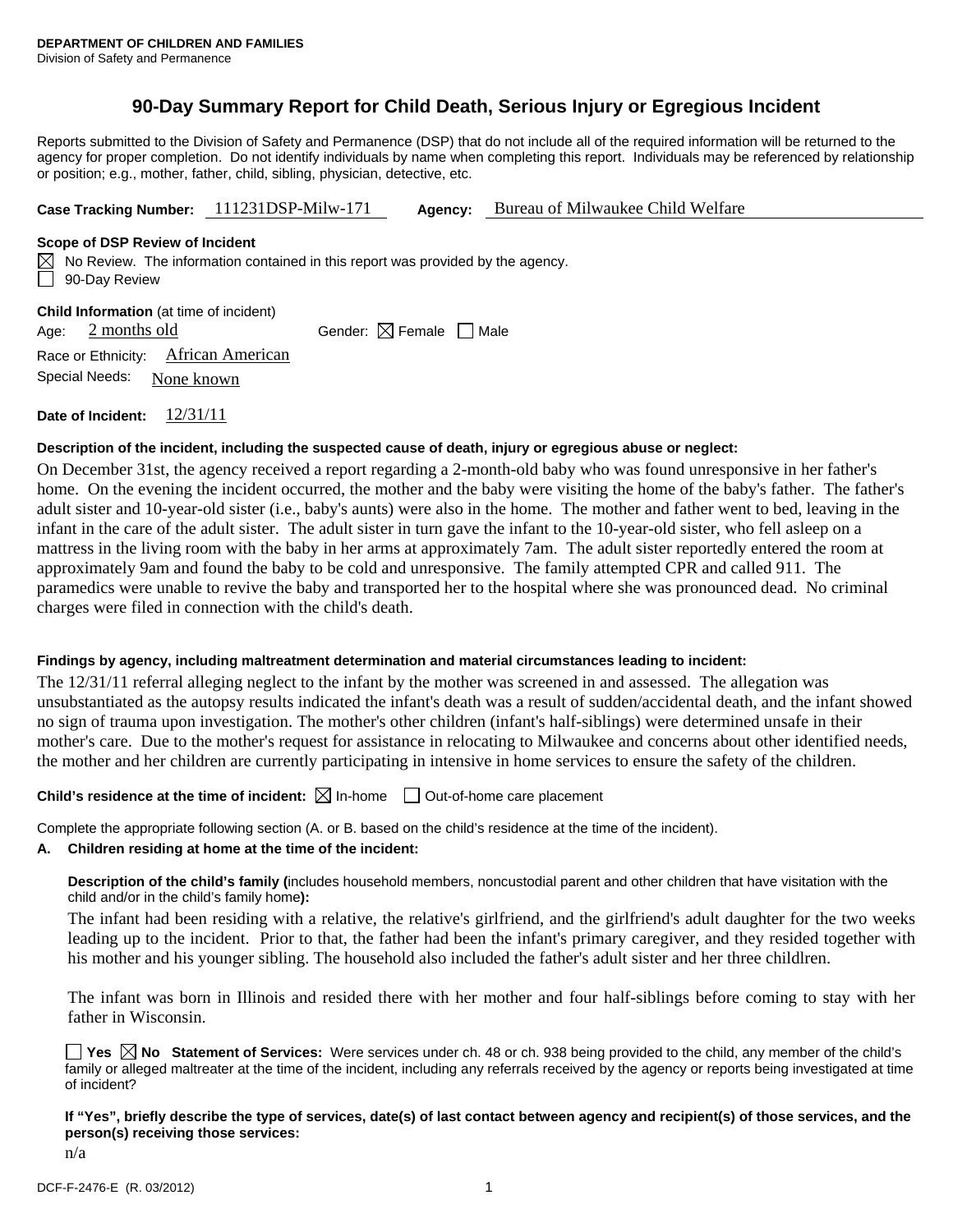**Summary of all involvement in services as adults under ch. 48 or ch. 938 by child's parents or alleged maltreater in the previous five years:** (Does not include the current incident.)

A 7/5/11 referral alleging neglect by the mother to the 1-year-old (now 2-year-old) was screened out.

A 6/9/11 referral alleging physical abuse by the mother to the 6 year-old (now 7-year-old), 4-year-old (now 5-year-old), 3 year-old (now 4-year-old) and 1-year-old (now 2-year-old) was screened in. The case was forwarded to Illinois for assessment, as the family had fled there and was residing with relatives. In response, the agency received a mandated reporter letter from Illinois stating it was determined that the family was not in need of services.

A 5/18/11 services report was screened in as a failed safety plan, due to the mother missing a medical appointment for the 3-year-old (now 4-year-old) and fear that she would flee the state with the children. The initial assessment worker made contact with the mother, who expressed willingness to continue working with the safety services program. The case was open with safety services until June of 2011, at which time the mother fled with the children to Illinois and the case was closed in Wisconsin as a failure to participate in services.

A 4/5/11 referral alleging medical neglect by the mother to the 3-year-old (now 4-year-old) and 1-year-old (now 2-year-old) was screened in, assessed and unsubstantiated as there was no evidence that the children's health was seriously endangered. The case was, however, referred to Safety Services due to concerns about mother's ability to safely meet her children's basic needs.

A 12/17/08 services report was screened in as a request for a courtesy interview from the state of Illinois, due to concerns of physical abuse by the mother to the 4-year-old (now 7-year-old). The initial assessment worker made several attempts but was unable to locate the family, therefore the case was closed.

**Summary of actions taken by the agency under ch. 48, including any investigation of a report or referrals to services involving the child, any member of the child's family living in this household and the child's parents and alleged maltreater at the age of 18 years or older.** (Does not include the current incident.)

(Note: Screened out reports listed in this section may include only the date of the report, screening decision, and if a referral to services occurred at Access. Reports that do not constitute a reasonable belief of maltreatment or threatened harm may not be screened in for an initial assessment, and no further action is required by the agency.)

See previous section

## **Summary of any investigation involving the child, any member of the child's family and alleged maltreater conducted under ch. 48 or ch. 938 and any services provided to the child and child's family since the date of the incident:**

The agency screened in and assessed the allegation of neglect to this child by the mother. The agency unsubstantiated the allegation as the autopsy results indicated the child's death was of an accidental nature and no evidence of intentional harm or negligence was found. The other children continue to be placed in the home, and the family is currently participating in intensive in home services to ensure safe parenting practices and skills.

Companion cases were opened for the two relatives as a result of the incident. The children were assessed and found to be safe.

# **B. Children residing in out-of-home (OHC) placement at time of incident:**

# **Description of the OHC placement and basis for decision to place child there:**

n/a

## **Description of all other persons residing in the OHC placement home:**

n/a

**Licensing history:** Including type of license, duration of license, summary of any violations by licensee or an employee of licensee that constitutes a substantial failure to protect and promote the welfare of the child.

n/a

## **Summary of any actions taken by agency in response to the incident:** (Check all that apply.)